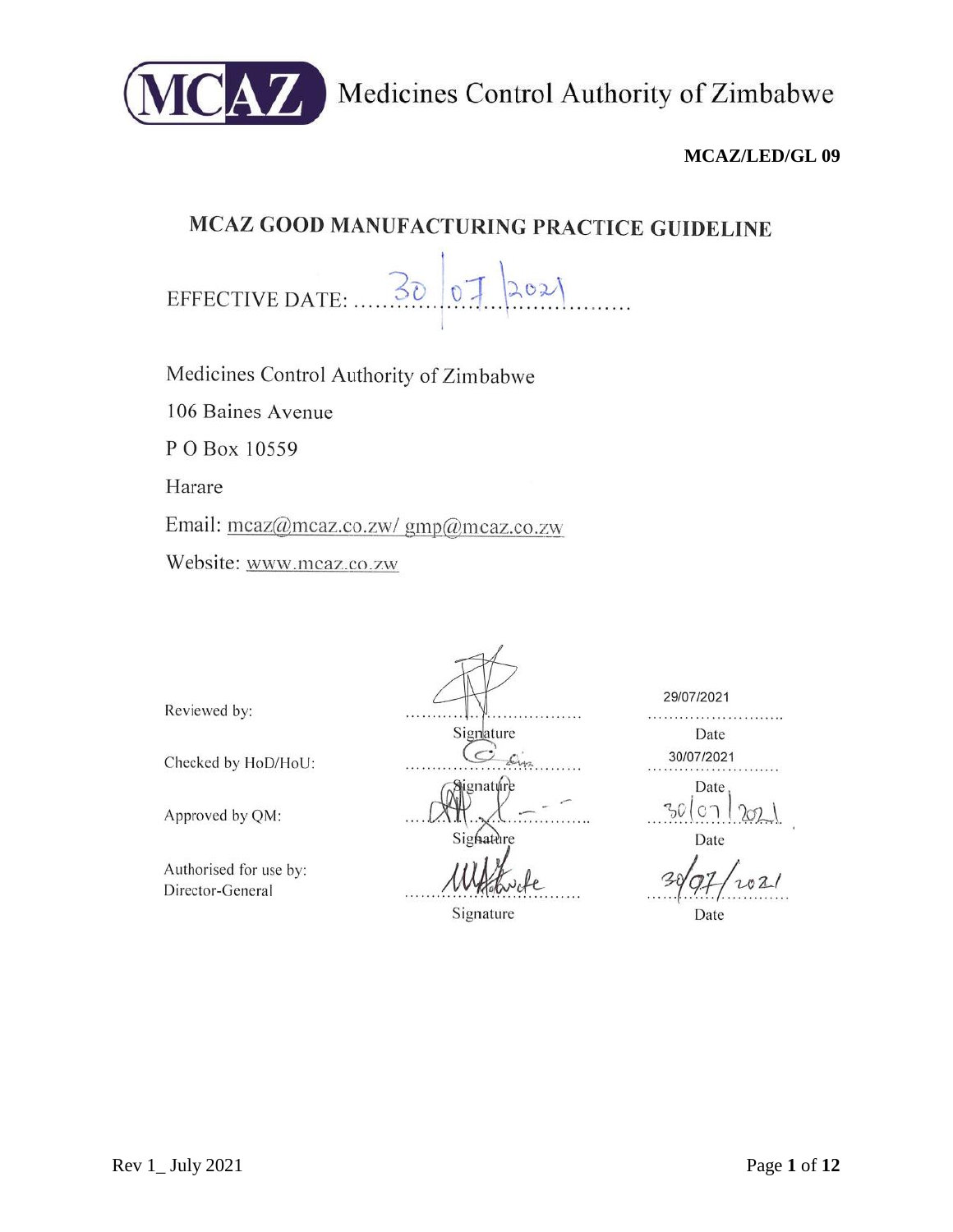#### **1.0 APPLICATION**

This Good Manufacturing Practice (GMP) guideline applies to;

- 1.1 Prospective and licensed pharmaceutical manufacturers in Zimbabwe.
- 1.2 Inspection of international pharmaceutical manufacturers who have products registered with the Authority or intend to register their products with the Medicines Control Authority of Zimbabwe.

#### **2.0 PURPOSE**

The manufacture of pharmaceutical products must comply with current Good manufacturing practice, cGMP. This is important to give assurance on product quality and ensure that all medicines are safe, effective and of the right quality.

Several GMP guidelines are publicly available and used by different regulatory authorities. The Medicines Control Authority of Zimbabwe fully adopts the World Health Organization, WHO guidelines on cGMP. The manufacturers of pharmaceutical products marketed in Zimbabwe are accordingly expected to comply with the relevant WHO cGMP guidelines as listed in this guideline.

#### **3.0 BACKGROUND / INTRODUCTION**

The process of setting up acceptable pharmaceutical manufacturing plants has not been clear and elaborate. Many prospective manufacturers have found the Authority's requirements vague or at times undefined. Similarly, the guidance documents used by the inspectorate during GMP inspections have not been outlined to allow manufacturers to proactively assess their compliance to cGMP.

This guidance document therefore seeks to address these grey areas in pharmaceutical manufacturing with the aim of improving cGMP compliance and ensuring that products marketed in Zimbabwe are safe, efficacious and of the right quality.

#### 3.1 **Contact Information**

The GMP inspectorate can be contacted via the following;

- 3.1.1 Email:  $gmp@mcaz.co.zw$
- 3.1.2 Phone: +263 772145191/2/3; +263-242-736981-7
- 3.1.3 Physical Address:

106 Baines Avenue, Harare, Zimbabwe. P.O. Box 10559, Harare, Zimbabwe Authority division: Licensing and Enforcement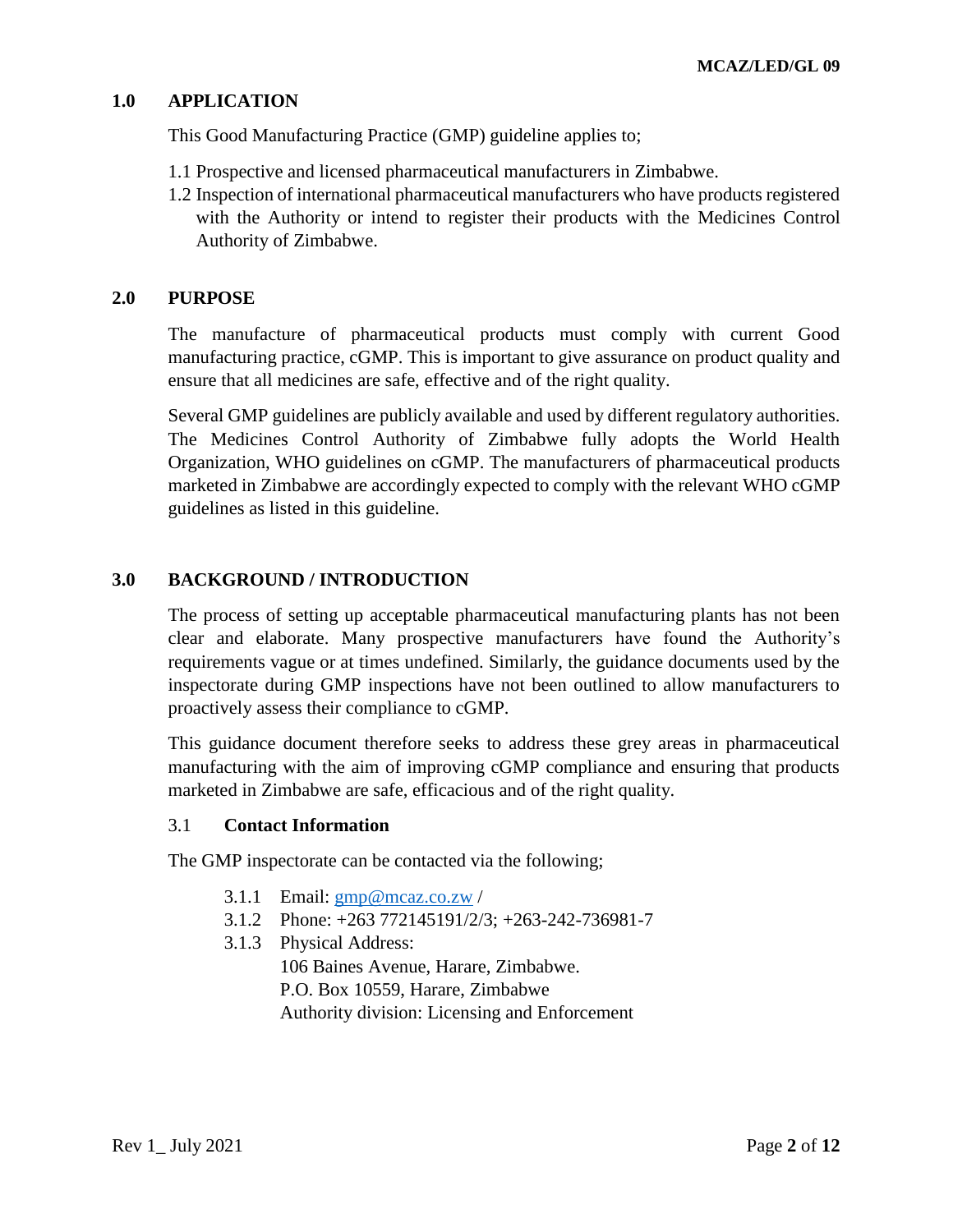#### **4.0 DEFINITIONS**

- **4.1 Manufacture** includes compound, process or pack for sale but does not include the compounding of a medicine by a medical practitioner, dental practitioner, veterinary surgeon or pharmacist if that medicine—
	- 4.1.2 has not been advertised for sale in Zimbabwe; and
	- 4.1.2 does not contain any component the sale of which is prohibited by this Act; and
	- 4.1.3 is supplied for the treatment of a particular person or animal; (MASCA 15:03)
- **4.2 Manufacturer.** A company that carries out operations such as production, packaging, repackaging, labelling and relabeling of pharmaceuticals *(WHO TRS986 Annex 2)*.
- **4.3 Contamination.** The undesired introduction of impurities of a chemical or microbiological nature, or of foreign matter, into or on to a starting material or intermediate during production, sampling, packaging or repackaging, storage or transport *(WHO TRS986 Annex 2)*.
- **4.4 Cross-contamination**. Contamination of a starting material, intermediate product or finished product with another starting material or product during production *(WHO TRS986 Annex 2)*.
	- **4.4.1 Pharmaceutical product**. Any material or product intended for human or veterinary use presented in its finished dosage form, or as a starting material for use in such a dosage form, that is subject to control by pharmaceutical legislation in the exporting state and/or the importing state *(WHO TRS986 Annex 2)*.
	- **4.4.2 Medicine,** subject to section seventy-five, means any substance or mixture of substances which is used, or is manufactured, sold or represented as suitable for use, in
		- i. The diagnosis, treatment, mitigation or prevention of disease or any abnormal physical or mental state or the symptoms thereof in man or in animals; or
		- ii. Restoring, correcting or modifying any physical, mental or organic function in man or in animals (MASCA: 15:03)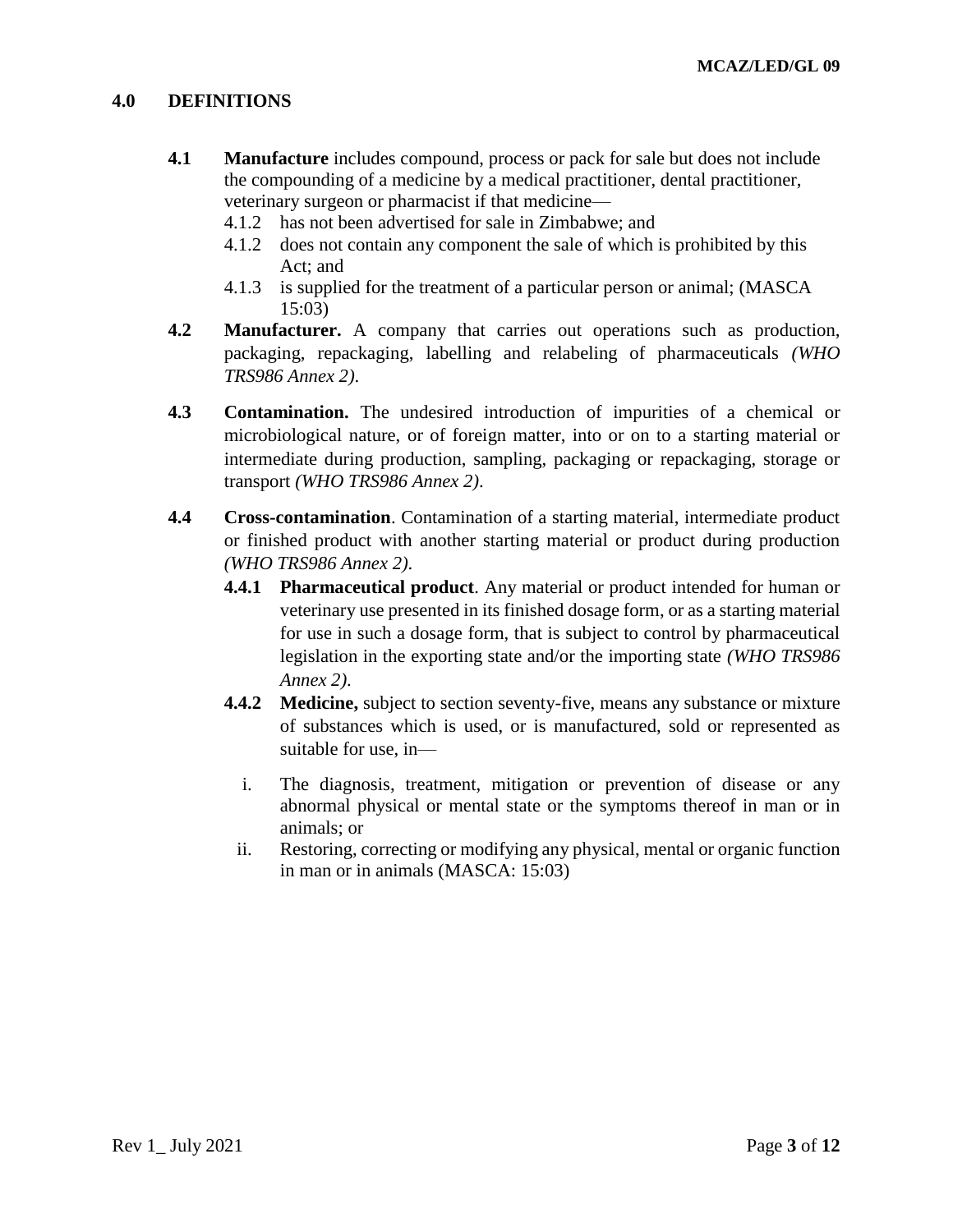#### **5.0 GUIDELINES**

#### **5.1 Licensing Of New Pharmaceutical Manufacturing Plants**

#### **Introduction**

The setting up of pharmaceutical manufacturing plants is a capital intensive investment and as such requires due diligence and compliance from the conceptual design stages. This will ensure that newly constructed plants meet the acceptable cGMP standards. In this context, the Authority avails itself to assist committed Greenfield and Brownfield projects through review of their plans from conceptual design up to licensing of the plant.

#### **Steps towards licensing of new pharmaceutical manufacturing premises**

- 5.1.1 Prospective pharmaceutical manufacturers must compile with the following documentation and then seek a review meeting with the GMP inspectorate.
	- i. Floor plan drawn to scale
	- ii. Personnel flow
- iii. Process and material flow
- iv. Spatial surrounding environment
- v. HVAC classification zoning schematic diagrams
- vi. HVAC pressurization diagram
- vii. Dust extraction schematic diagram (for oral solid dosage forms).
- viii. Drainage schematic and Effluent treatment
- ix. A brief description of the proposed utilities applicable, e.g., Water system
- x. Quality Control laboratory schematic drawing, including the microbiology laboratory where applicable
- 5.1.2 Upon mutual agreement between the prospective manufacturer and the GMP inspectorate, a file for the prospective manufacturer shall be opened by the Authority.
- 5.1.3 The manufacturer will proceed with the procurement and civil works according to the agreed plans. Any changes must be adequately documented, notified and mutually agreed. The agreement between the manufacturer and the Authority will be valid for 24 months, beyond which the prospective manufacturer should get the documents reviewed and agreement renewed by the Authority, if the committed works have not been commenced.
- 5.1.4 After completion of construction and submission of a complete application for a Pharmaceutical manufacturer's licence, a physical onsite inspection shall be conducted to verify compliance to the agreed plans and cGMP for non-structural systems, which include a documented quality management system and at least qualification of the areas, major equipment and utilities.
- 5.1.5 After a satisfactory inspection, the site shall hence be licensed as a pharmaceutical manufacturer in Zimbabwe.

**NB:** Kindly note that the premises shall be expected to comply with other requirements according to the City Bye-laws, the Factories Act and the Environmental Management Act.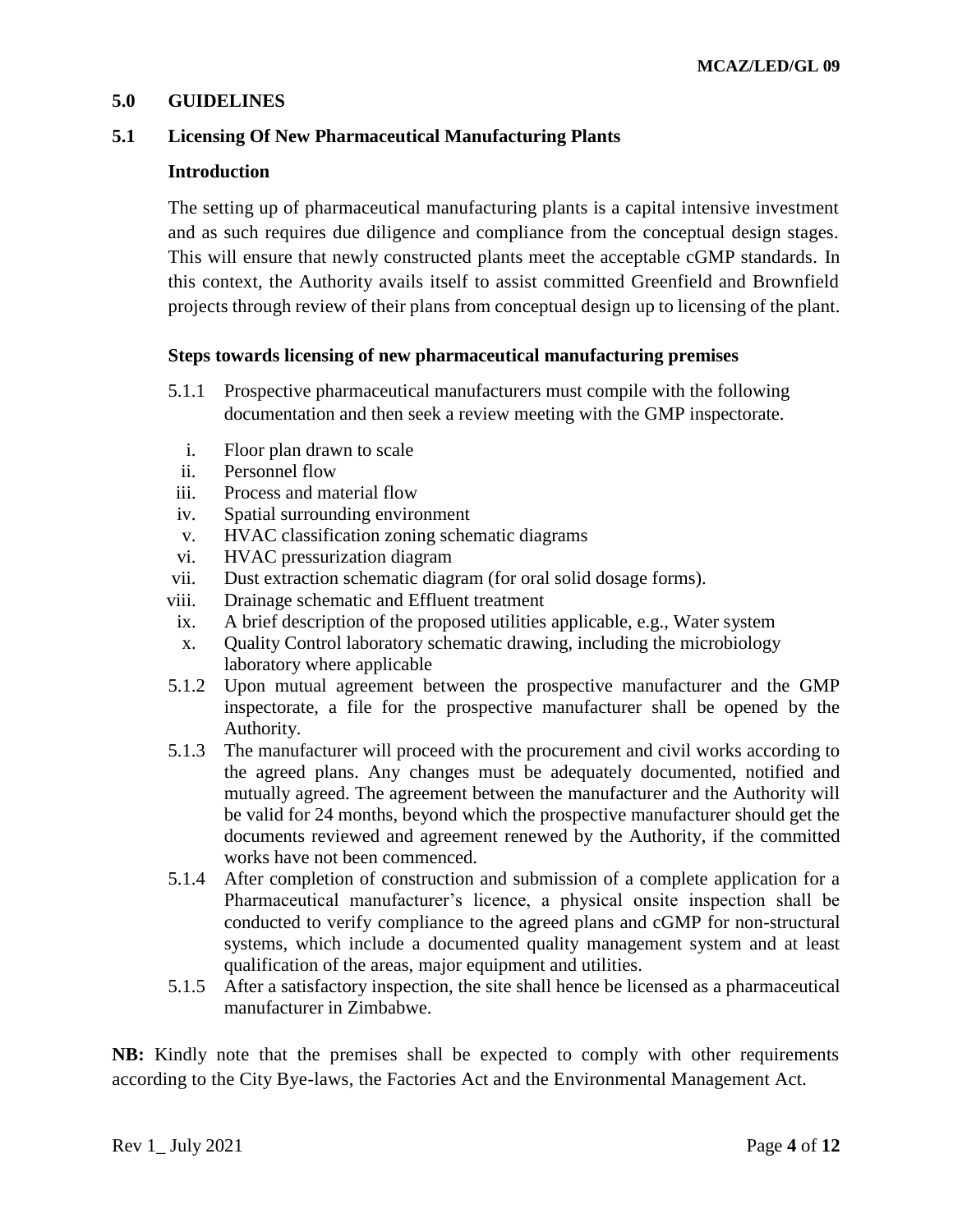Any queries, clarifications, contributions and feedback should be submitted to the Director-General, MCAZ, 106 Baines Avenue, Box 10559, Harare Telephone +263-4-736 981-5; email [mcaz@mcaz.co.zw](mailto:mcaz@mcaz.co.zw) and copied to the GMP inspections office at [gmp@mcaz.co.zw](mailto:gmp@mcaz.co.zw) .

## **5.2 GMP Inspections**

## **5.2.1 Inspection team composition**

The inspections team shall be comprised of the following officers;

- i. The Lead inspector, who shall be an experienced and competent inspector with adequate knowledge, training and qualifications to conduct the inspection of a particular dosage form.
- ii. The co-inspector, who shall who shall be an experienced and competent inspector with adequate knowledge, training and qualifications to conduct the inspection of a particular dosage form. The co-inspector may be at competence level below the Lead inspector and will be gaining experience to lead future similar inspections.

**NB**: Senior regulatory officers from other departments like Chemistry, Microbiology, Pharmacovigilence or Dossier assessment will be considered for inspections requiring more specialised knowledge on their expert fields. The Quality Office will participate in some inspections for witnessing and quality assurance purposes.

iii. Observer inspector, who shall be undergoing training on GMP inspections.

## **5.2.1 New inspections**

New inspections are conducted to support product registration before the issuance of marketing authorisation. These inspections are product based and are triggered through submission of a dossier for registration.

## **5.2.3 Risk based routine inspections**

The Authority conducts routine quality assurance surveillance activities on all registered medicines in Zimbabwe. This is done through risk derived routine cGMP inspections.

- i. Local manufacturers are inspected annually or at a frequency based on the compliance risk determined after each inspection.
- ii. Product based inspections are conducted for International manufacturers, with a risk based routine inspection frequency from one year to three years. Re-inspections may be applicable as follow up verification of the adequacy of corrective and preventive actions.

### **5.2.4 Recognition**

The inspectorate recognises manufacturers from Stringent Regulatory Authorities which include the International Conference on Harmonisation, ICH countries. These countries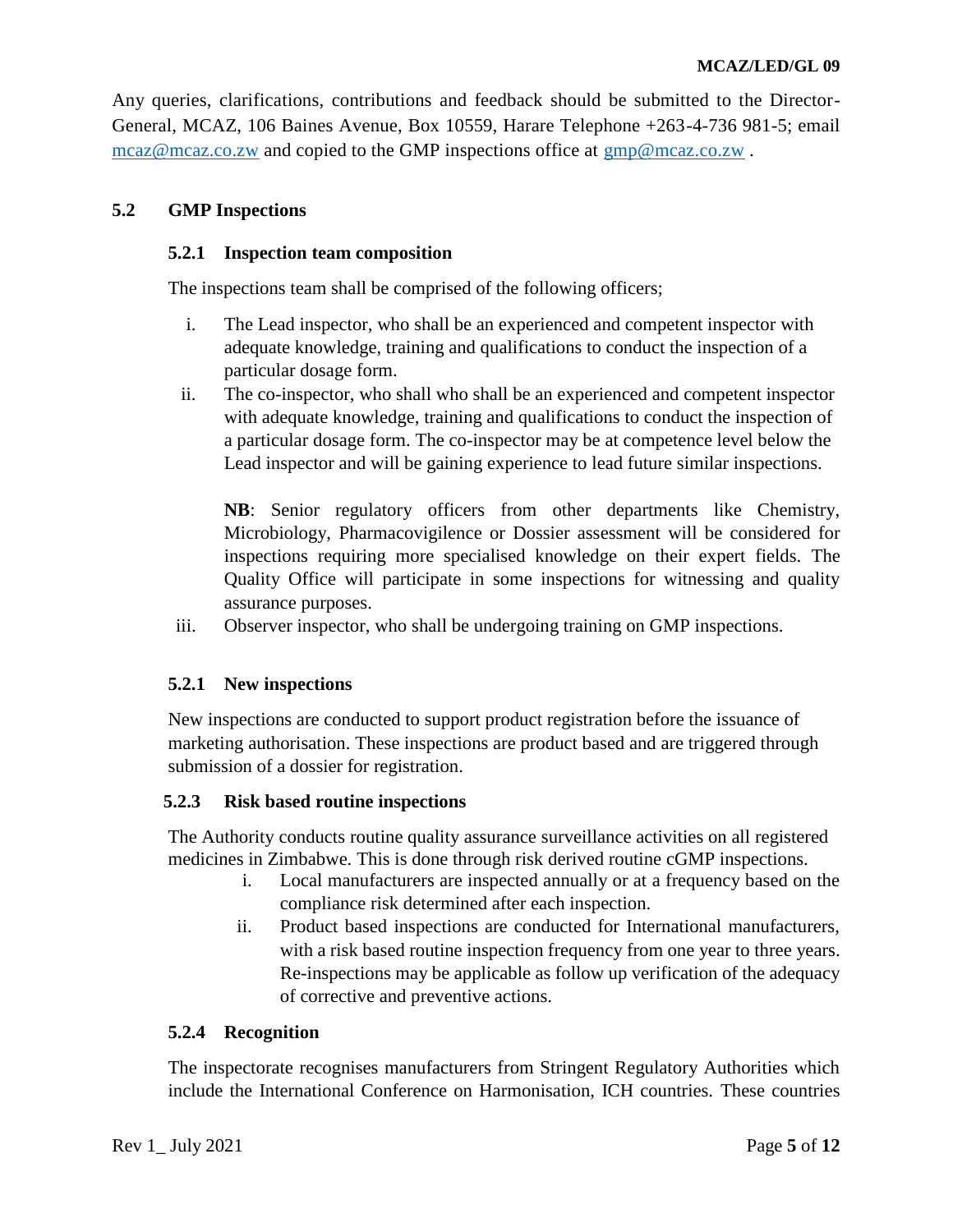include the European Union, USA, Australia, Canada and Japan. These manufacturers are exempted from GMP inspections.

## **5.2.5 Reliance**

The Authority relies on the work done by other Authorities to make risk informed regulatory decisions. This is done through Desk Reviews of inspection reports from other regulatory Authorities and the WHO Pre-qualification program. To qualify for Desk review GMP clearance, the manufacturing site must have been inspected and cleared by Stringent Regulatory Authorities including WHO Prequalification inspections, for the same dosage form and manufacturing block and line. The manufacturer must be willing to share all the required documents for evaluation, and these include, the inspection reports by recognised Authorities, the CAPA, the GMP certificate, APQRs for the products, the Batch processing records. The Authority however, reserves the right to determine whether an onsite or virtual inspection would be required.

## **5.2.6 Collaboration and work sharing**

The Authority collaborates with other SADC countries in a work sharing model called the ZAZIBONA harmonisation initiative. The member countries select representatives to participate in harmonised GMP inspections and the outcome compliance recommendations are used for internal decision making at individual country level. This reduces the work burden on the regulatory agency and promotes harmonisation within the African region.

To participate in the ZAZIBONA inspections, manufacturers must submit the same dossier in at least two active SADC member states, and the inspection is done to support product registration in the Southern African region. Correspondence can be send to the MCAZ GMP inspectorate at  $gmp@meaz.co.zw$  as the coordinating implementing agency within SADC.

## **5.2.7 GMP Inspection fees**

The Authority conducts product based and cost recovery inspections for all international manufacturers. The inspection fees applicable vary depending on the scope of products marketed in Zimbabwe or submitted for registration. The manufacturing site factors are also taken into consideration. Manufacturers are accordingly expected to send a formal request for a GMP inspection to  $gmp@meaz.co.zw$  and [mcaz@mcaz.co.zw](mailto:mcaz@mcaz.co.zw) and provide the current Site Master File, and list of products marketed or to be marketed in Zimbabwe. This will allow the inspectorate to accurately calculate the relevant inspection fees applicable.

Local manufacturers do not pay for inspection fees as this cost is factored into the licensing fees. However, if there be need for re-inspections within the same calendar year, reinspection fees are applicable in line with the published Fee Schedule.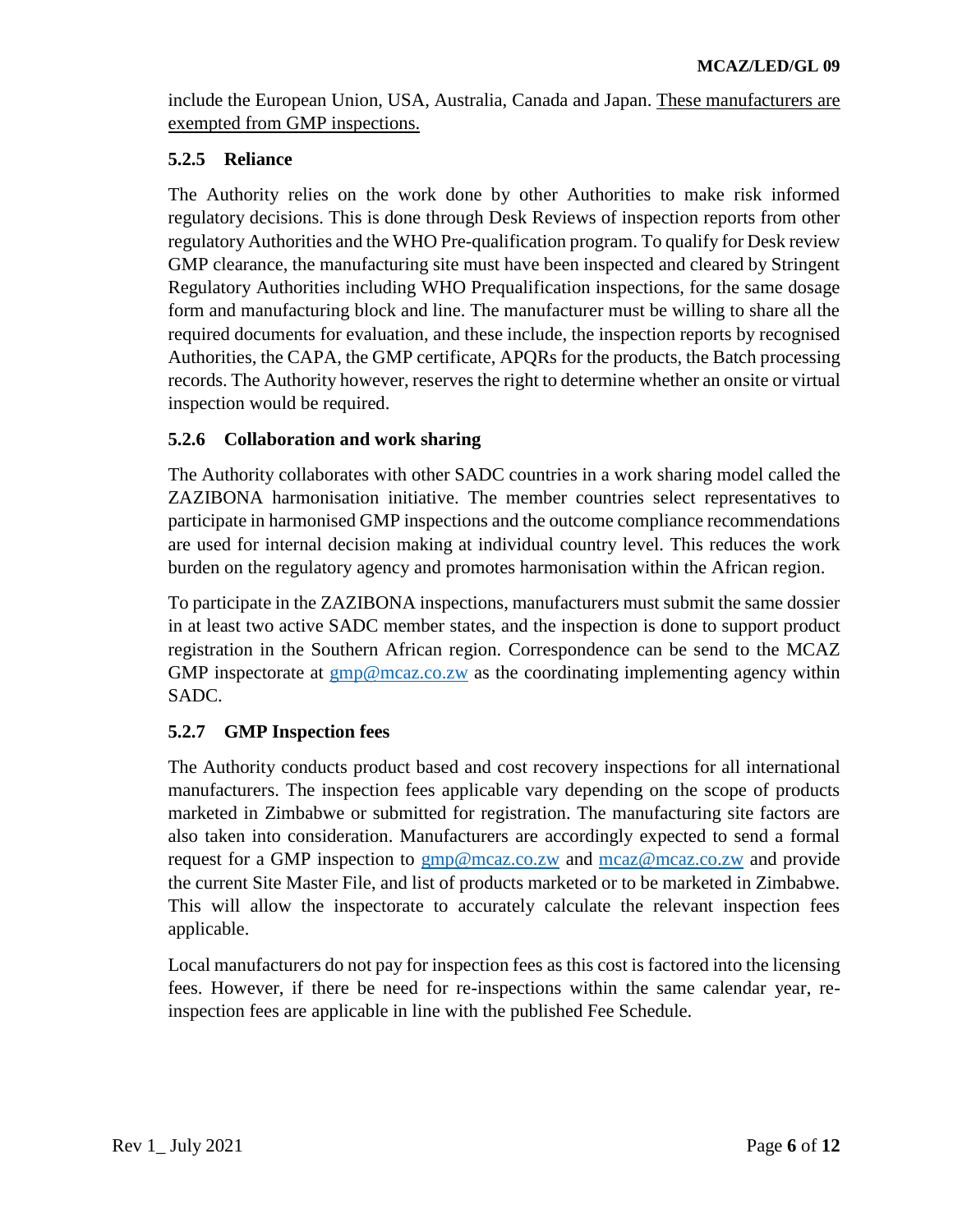# **5.3 GMP Inspection Guidelines**

**NB: The reference guideline documents listed below are the current WHO guidelines and maybe updated from time to time by the WHO. The latest published WHO guidelines must be used for each system, even before the review period of this guideline.**

|                  | <b>GMP</b><br><b>TOPIC/AREA</b>                                        | REFERENCE GUIDANCE DOCUMENT                                                                                                                                                                                                                                                                                                                                                                                                                                                                                                                                                                                                                                                                                                                                                                                                                                                                  |  |
|------------------|------------------------------------------------------------------------|----------------------------------------------------------------------------------------------------------------------------------------------------------------------------------------------------------------------------------------------------------------------------------------------------------------------------------------------------------------------------------------------------------------------------------------------------------------------------------------------------------------------------------------------------------------------------------------------------------------------------------------------------------------------------------------------------------------------------------------------------------------------------------------------------------------------------------------------------------------------------------------------|--|
| 1.               | <b>GMP</b> main<br>principles                                          | WHO good manufacturing practices for pharmaceutical products: main principles. WHO Expert Committee on<br>Specifications for Pharmaceutical Preparations. Forty-eight Report Geneva, World Health Organization, 2014<br>(WHO Technical Report Series, No. 986), Annex 2. Short name: WHO TRS No. 986, Annex 2<br>http://www.who.int/medicines/areas/quality_safety/quality_assurance/expert_committee/trs_986/en/                                                                                                                                                                                                                                                                                                                                                                                                                                                                            |  |
| 2.               | <b>Water for</b><br><b>Pharmaceutical</b><br><b>Use</b>                | WHO good manufacturing practices: water for pharmaceutical use. WHO Expert Committee on Specifications<br>for Pharmaceutical Preparations. Fourth-six Report. Geneva, World Health Organization, 2012 (WHO<br>Technical Report Series, No. 970), Annex 2. Short name: WHO TRS No. 970, Annex 2<br>http://www.who.int/medicines/areas/quality_safety/quality_assurance/expert_committee/trs_970/en/                                                                                                                                                                                                                                                                                                                                                                                                                                                                                           |  |
| 3.               | <b>Heating Ventilation</b><br>and Air-<br>conditioning,<br><b>HVAC</b> | Guidelines on heating, ventilation and air-conditioning systems for non-sterile pharmaceutical products. WHO<br>Expert Committee on Specifications for Pharmaceutical Preparations. Fifty Second Report Geneva, World Health<br>Organization, 2018 (WHO Technical Report Series, No. 1010), Annex 8. Short name: WHO TRS No. 1010,<br>Annex 8<br>http://www.who.int/medicines/areas/quality_safety/quality_assurance/expert_committee/trs_1010/en/<br>Guidelines on heating, ventilation and air-conditioning systems for non-sterile pharmaceutical products. WHO<br>Expert Committee on Specifications for Pharmaceutical Preparations. Fifty Second Report Geneva, World Health<br>Organization, 2018 (WHO Technical Report Series, No. 1019), Annex 8. Short name: WHO TRS No. 1019<br>http://www.who.int/medicines/areas/quality safety/quality assurance/expert committee/trs 1019/en/ |  |
| $\overline{4}$ . | Good practice in<br><b>Quality Control</b>                             | WHO Good Practices for Pharmaceutical Quality Control Laboratories. WHO Expert Committee on Specifications<br>for Pharmaceutical Preparations. Forty-fourth Report. Geneva, World Health Organization, 2010 (WHO Technical<br>Report Series, No. 957, Annex 1. Short name: WHO TRS No. 957, Annex 1<br>http://www.who.int/medicines/publications/44threport/en/                                                                                                                                                                                                                                                                                                                                                                                                                                                                                                                              |  |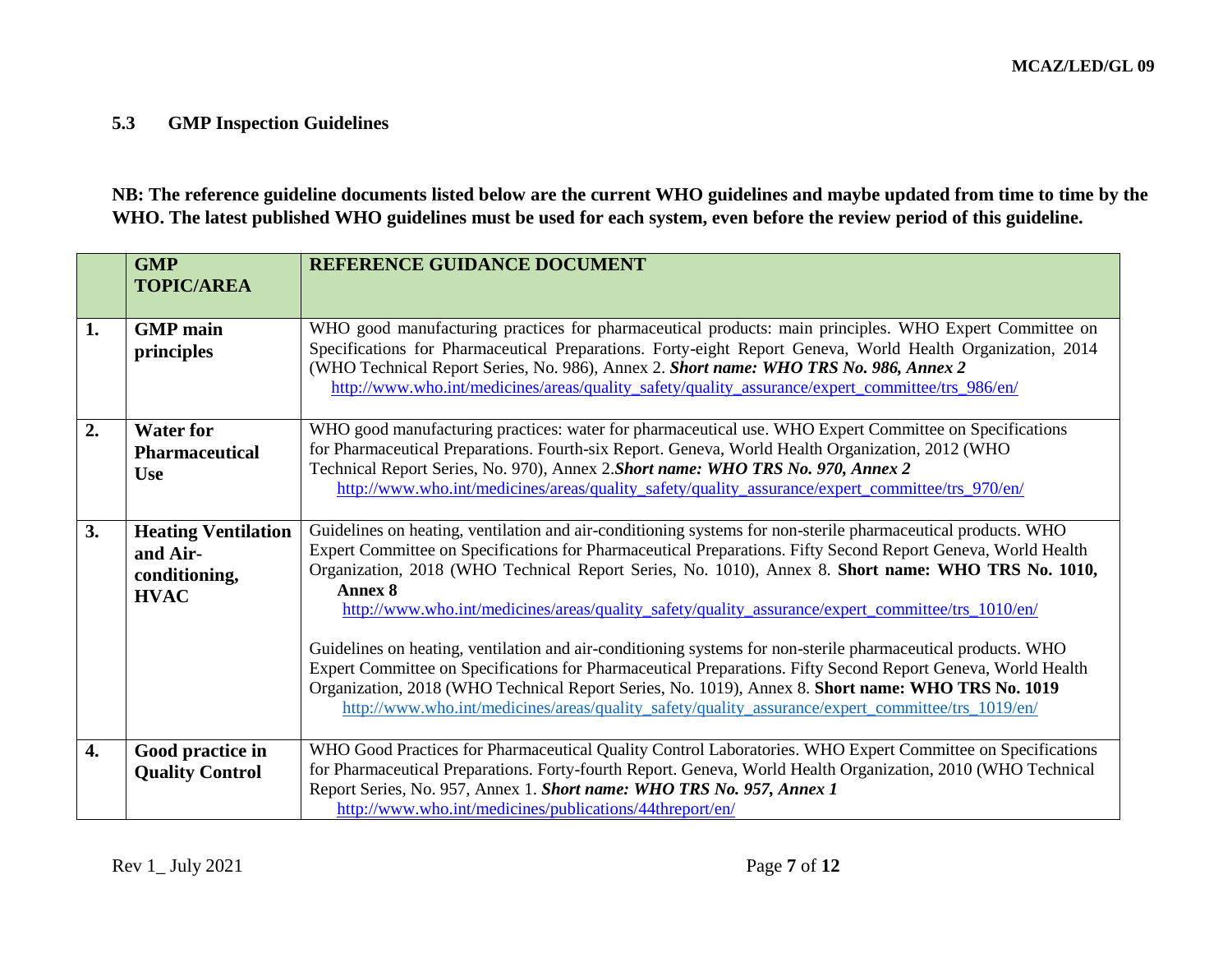| 5. | <b>Pharmaceutical</b><br>Microbiology                 | WHO good practices for pharmaceutical microbiology laboratories. WHO Expert Committee on Specifications for<br>Pharmaceutical Preparations. Forty-Fifth Report Geneva, World Health Organization, 2011 (WHO Technical Report<br>Series, No. 961), Annex 2. Short name: WHO TRS No. 961, Annex 2<br>http://whqlibdoc.who.int/trs/WHO_TRS_961_eng.pdf?ua=1                                                                                                                                                                                                                                                                                                                                                                                                                                                                                                                                          |
|----|-------------------------------------------------------|---------------------------------------------------------------------------------------------------------------------------------------------------------------------------------------------------------------------------------------------------------------------------------------------------------------------------------------------------------------------------------------------------------------------------------------------------------------------------------------------------------------------------------------------------------------------------------------------------------------------------------------------------------------------------------------------------------------------------------------------------------------------------------------------------------------------------------------------------------------------------------------------------|
| 6. | <b>Sterile products</b>                               | WHO good manufacturing practices for sterile pharmaceutical products. WHO Expert Committee on Specifications<br>for Pharmaceutical Preparations. Forty-Fifth Report Geneva, World Health Organization, 2011 (WHO Technical<br>Report Series, No. 961), Annex 6. Short name: WHO TRS No. 961, Annex 6<br>http://whqlibdoc.who.int/trs/WHO_TRS_961_eng.pdf?ua=1                                                                                                                                                                                                                                                                                                                                                                                                                                                                                                                                     |
| 7. | <b>Finished goods</b><br>transportation<br>validation | Model guidance for the storage and transport of time-and temperature-sensitive pharmaceutical products. WHO<br>Expert Committee on Specifications for Pharmaceutical Preparations. Forty-Fifth Report Geneva, World Health<br>Organization, 2011 (WHO Technical Report Series, No. 961), Annex 9. Short name: WHO TRS No. 961, Annex<br>http://whqlibdoc.who.int/trs/WHO_TRS_961_eng.pdf?ua=1<br>WHO Technical supplements to Model Guidance for storage and transport of time – and temperature – sensitive<br>pharmaceutical products. WHO Expert Committee on Specifications for Pharmaceutical Preparations. Forty-Ninth<br>Report Geneva, World Health Organization, 2015 (WHO Technical Report Series, No. 992), Annex 5. Short name:<br><b>WHO</b><br>TRS No. 992, Annex 5<br>http://www.who.int/medicines/areas/quality safety/quality assurance/expert committee/WHO TRS 992 web.<br>pdf |
| 8. | <b>Quality risk</b><br>management                     | WHO guidelines on quality risk management. WHO Expert Committee on Specifications for Pharmaceutical<br>Preparations. Forty-Seventh Report Geneva, World Health Organization, 2013 (WHO Technical Report Series, No.<br>981), Annex 2. Short name: WHO TRS No. 981, Annex 2<br>http://www.who.int/medicines/areas/quality safety/quality assurance/expert committee/trs 981/en/                                                                                                                                                                                                                                                                                                                                                                                                                                                                                                                   |
| 9. | <b>Non-sterile process</b><br>validation              | WHO Guidelines on good manufacturing practices: validation, Appendix 7: non-sterile process validation. WHO<br>Expert<br>Committee on Specifications for Pharmaceutical Preparations. Forty-Ninth Report Geneva, World Health                                                                                                                                                                                                                                                                                                                                                                                                                                                                                                                                                                                                                                                                     |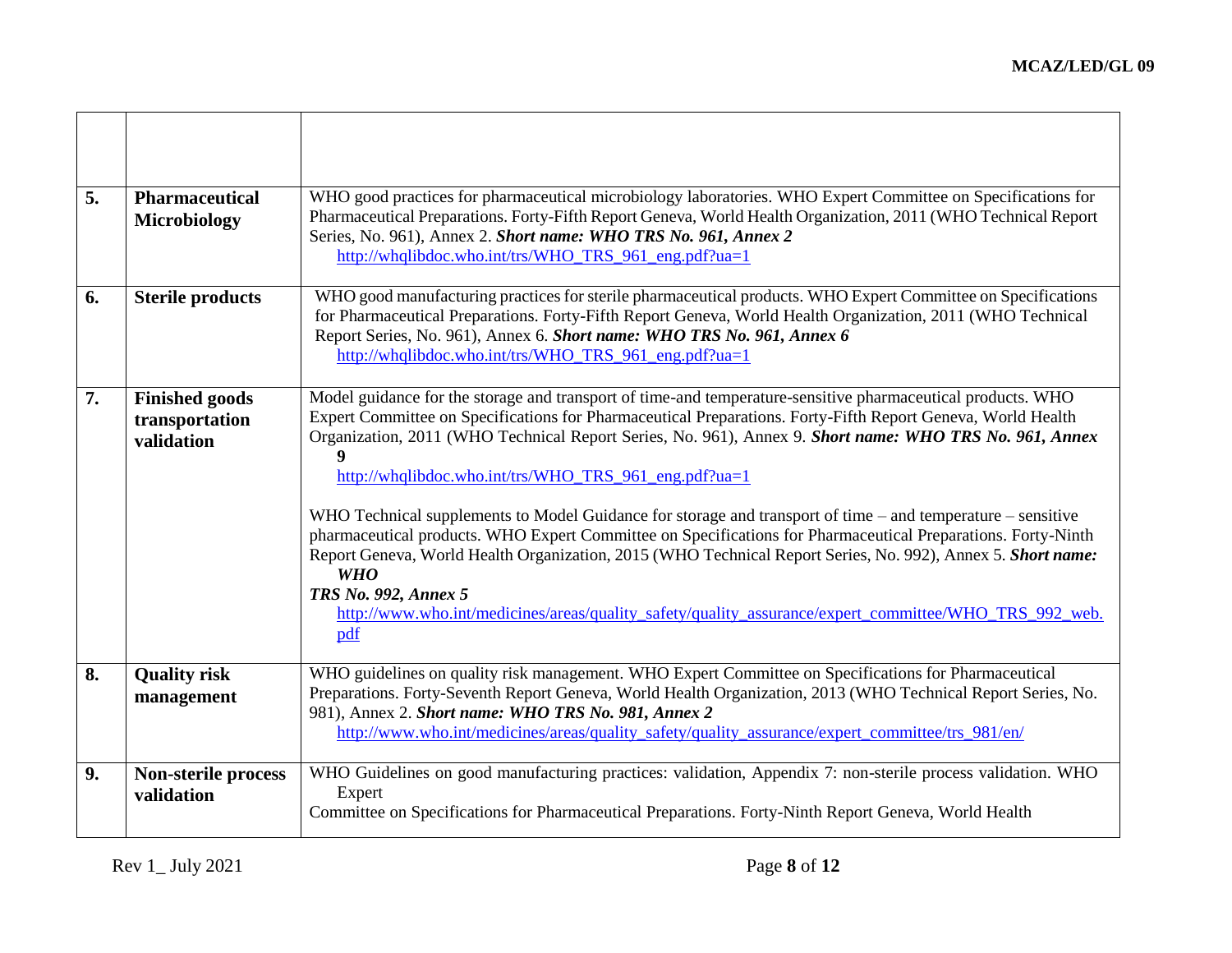|     |                                                                                                                                 | Organization, 2015 (WHO Technical Report Series, No. 992), Annex 3. Short name: WHO TRS No. 992, Annex       |  |  |
|-----|---------------------------------------------------------------------------------------------------------------------------------|--------------------------------------------------------------------------------------------------------------|--|--|
|     |                                                                                                                                 |                                                                                                              |  |  |
|     |                                                                                                                                 | http://www.who.int/medicines/areas/quality_safety/quality_assurance/expert_committee/WHO_TRS_992_web.        |  |  |
|     |                                                                                                                                 | pdf                                                                                                          |  |  |
| 10. | Data integrity                                                                                                                  | Guidance on good data and record management practices. WHO Expert Committee on Specifications for            |  |  |
|     | Pharmaceutical Preparations. Fifties Report Geneva, World Health Organization, 2016 (WHO Technical Report                       |                                                                                                              |  |  |
|     |                                                                                                                                 | Series,                                                                                                      |  |  |
|     |                                                                                                                                 | No. 996), Annex 5. Short name: WHO GDRMP guidance or WHO TRS No. 996, Annex 5                                |  |  |
|     |                                                                                                                                 | http://www.who.int/medicines/publications/pharmprep/WHO_TRS_996_annex05.pdf                                  |  |  |
| 11. | WHO General guidance on hold-time studies WHO Expert Committee on Specifications for Pharmaceutical<br><b>Hold time studies</b> |                                                                                                              |  |  |
|     |                                                                                                                                 | Preparations.                                                                                                |  |  |
|     |                                                                                                                                 | Forty-Ninth Report Geneva, World Health Organization, 2015 (WHO Technical Report Series, No. 992), Annex 4.  |  |  |
|     |                                                                                                                                 | Short name: WHO TRS No. 992, Annex 4                                                                         |  |  |
|     |                                                                                                                                 | http://www.who.int/medicines/areas/quality_safety/quality_assurance/expert_committee/WHO_TRS_992_web.p       |  |  |
|     |                                                                                                                                 | df                                                                                                           |  |  |
| 12. | <b>Site Master File</b>                                                                                                         | WHO guidelines for drafting a site master file. WHO Expert Committee on Specifications for Pharmaceutical    |  |  |
|     |                                                                                                                                 | Preparations.                                                                                                |  |  |
|     |                                                                                                                                 | Forty-Fifth Report Geneva, World Health Organization, 2011 (WHO Technical Report Series, No. 961), Annex 14. |  |  |
|     |                                                                                                                                 | <b>Short</b>                                                                                                 |  |  |
|     |                                                                                                                                 | name: WHO TRS No. 961, Annex 14                                                                              |  |  |
|     |                                                                                                                                 | http://whqlibdoc.who.int/trs/WHO_TRS_961_eng.pdf?ua=1                                                        |  |  |
|     |                                                                                                                                 |                                                                                                              |  |  |
| 13. | <b>Sampling</b>                                                                                                                 | WHO guidelines for sampling of pharmaceutical products and related materials. WHO Expert Committee on        |  |  |
|     |                                                                                                                                 | Specifications for Pharmaceutical Preparations. Thirty-ninth Report. Geneva, World Health Organization, 2005 |  |  |
|     |                                                                                                                                 | (WHO                                                                                                         |  |  |
|     |                                                                                                                                 | Technical Report Series, No. 929), Annex 4. Short name: WHO TRS No. 929, Annex 4                             |  |  |
|     |                                                                                                                                 | http://whqlibdoc.who.int/trs/WHO_TRS_929_eng.pdf?ua=1                                                        |  |  |
| 14. | <b>Validation</b>                                                                                                               | WHO Expert Committee on Specifications for Pharmaceutical Preparations: fifty-third report (WHO Technical    |  |  |
|     | -HVAC                                                                                                                           | Report Series, No. 1019). Short name: WHO TRS No. 1019, Annex 3                                              |  |  |
|     | -Water system                                                                                                                   | https://apps.who.int/iris/bitstream/handle/10665/312316/9789241210287-eng.pdf?ua=1                           |  |  |
|     | -Analytical methods                                                                                                             |                                                                                                              |  |  |
|     | -Computerised                                                                                                                   |                                                                                                              |  |  |
|     | systems                                                                                                                         |                                                                                                              |  |  |
|     | -cleaning                                                                                                                       |                                                                                                              |  |  |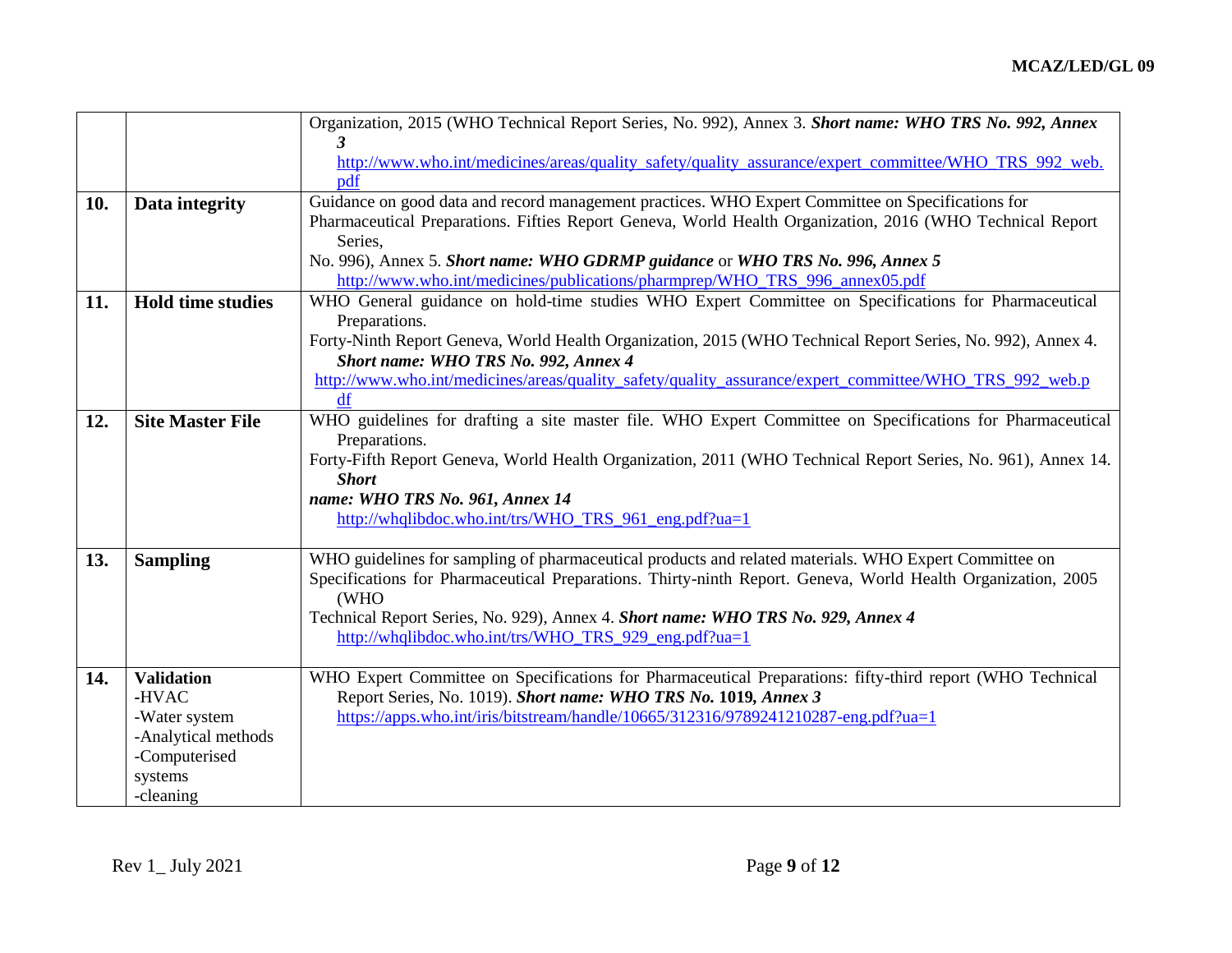|     | - Guideline on             |                                                                                                                      |
|-----|----------------------------|----------------------------------------------------------------------------------------------------------------------|
|     | qualification              |                                                                                                                      |
|     | - Non sterile process      |                                                                                                                      |
|     | validation                 |                                                                                                                      |
| 15. | <b>Hazardous</b>           | WHO Good Practices for Pharmaceutical Products Containing Hazardous Substances. WHO Expert Committee on              |
|     |                            |                                                                                                                      |
|     | substances                 | Specifications for Pharmaceutical Preparations. Forty-fourth Report. Geneva, World Health Organization, 2010<br>(WHO |
|     |                            | Technical Report Series, No. 957), Annex 2. Short name: WHO TRS No. 957, Annex 2                                     |
|     |                            | http://www.who.int/medicines/publications/44threport/en/                                                             |
|     |                            |                                                                                                                      |
|     | <b>Chemical reference</b>  | General guidelines for the establishment maintenance and distribution of chemical reference substances. WHO          |
| 16. |                            |                                                                                                                      |
|     | standards                  | Expert                                                                                                               |
|     |                            | Committee on Specifications for Pharmaceutical Preparations. Forty-First Report Geneva, World Health                 |
|     |                            | Organization                                                                                                         |
|     |                            | 2007 (WHO Technical Report Series, No.943) Annex 3. Short name: WHO TRS No. 943, Annex 3                             |
|     |                            | http://whqlibdoc.who.int/trs/WHO_TRS_943_eng.pdf?ua=1                                                                |
|     |                            |                                                                                                                      |
| 17. | <b>Technology</b>          | WHO guidelines on transfer of technology in pharmaceutical manufacturing WHO Expert Committee on                     |
|     | transfer                   | Specifications                                                                                                       |
|     |                            | for Pharmaceutical Preparations. Forty-Fifth Report Geneva, World Health Organization, 2011 (WHO Technical           |
|     |                            |                                                                                                                      |
|     |                            | Report                                                                                                               |
|     |                            | Series, No. 961), Annex 7. Short name: WHO TRS No. 961, Annex 7                                                      |
|     |                            | http://whqlibdoc.who.int/trs/WHO_TRS_961_eng.pdf?ua=1                                                                |
|     |                            |                                                                                                                      |
| 18. | <b>Biological products</b> | WHO Expert Committee on Biological Standardization Sixty-sixth report WHO Technical Report Series, No. 999,          |
|     |                            | <b>2016 Annex 2</b>                                                                                                  |
|     |                            | https://www.who.int/biologicals/areas/vaccines/Annex_2_WHO_Good_manufacturing_practices_for_biological_p             |
|     |                            | roducts.pdf?ua=1                                                                                                     |
|     |                            |                                                                                                                      |
| 19. | <b>Blood products</b>      | WHO guidelines on good manufacturing practices                                                                       |
|     |                            | for blood establishments, Annex 4; World Health Organization WHO Technical Report Series, No. 961, 2011              |
|     |                            |                                                                                                                      |
|     |                            |                                                                                                                      |
|     |                            | https://apps.who.int/iris/bitstream/handle/10665/44079/WHO_TRS_961_eng.pdf?sequence=1                                |
|     |                            |                                                                                                                      |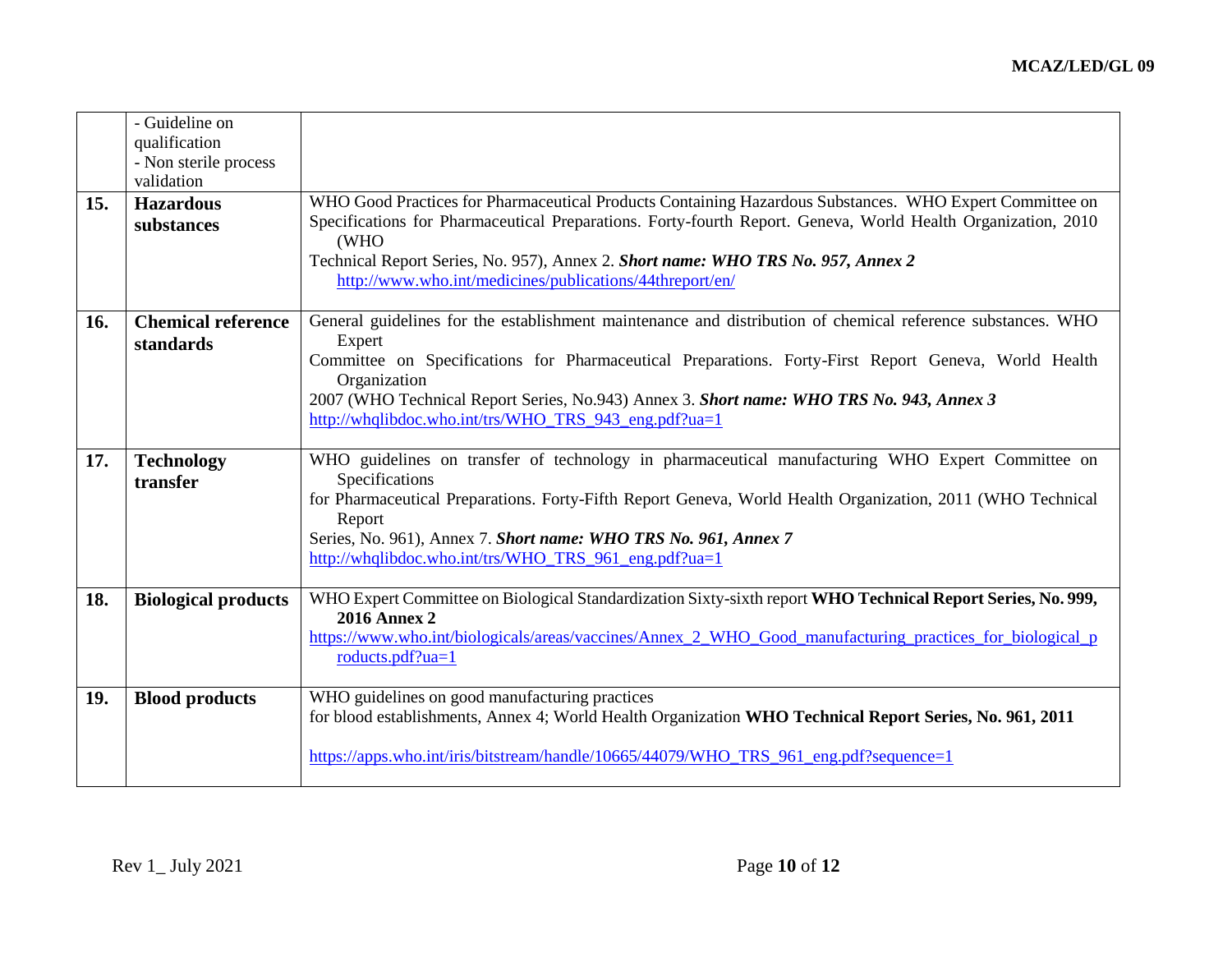| 20. | <b>Stability studies</b>           | WHO Expert Committee on Specifications for Pharmaceutical Preparations Fifty-second report<br>WHO Technical Report Series, No. 1010, Annex 10<br>http://apps.who.int/medicinedocs/documents/s23498en/s23498en.pdf                                                  |
|-----|------------------------------------|--------------------------------------------------------------------------------------------------------------------------------------------------------------------------------------------------------------------------------------------------------------------|
| 21. | <b>Herbal medicines</b>            | WHO Expert Committee on Specifications for Pharmaceutical Preparations Fifty-second report<br>WHO Technical Report Series, No. 1010, Annex 2<br>http://apps.who.int/medicinedocs/documents/s23498en/s23498en.pdf                                                   |
| 22. | <b>Biosimilars</b>                 | WHO Expert Committee on Biological Standardization Sixtieth report;<br>WHO Technical Report Series, No. 977, 2013 Annex 2<br>https://www.who.int/biologicals/publications/trs/areas/biological_therapeutics/TRS_977_Annex_2.pdf?u<br>$a=1$                         |
| 23. | Pharmacovigilance                  | Zimbabwe National Pharmacovigilance Policy Handbook, 2 <sup>nd</sup> Edition, December 2016<br>https://www.mcaz.co.zw/index.php/downloads/category/15-guidelines?download=157:zimbabwe-<br>national-pharmacovigilance-policy-handbook                              |
| 24. | <b>New premises</b>                | The manufacturers are free to use any reference engineering texts that help them attain the WHO cGMP<br>Compliance. The following organization can be used as an example;<br>International Society of Pharmaceutical Engineering https://ispe.org/<br>$1_{\cdots}$ |
| 25  | <b>Reliance and</b><br>recognition | The MCAZ Reliance policy                                                                                                                                                                                                                                           |
| 26  | <b>Remote inspection</b>           | MCAZ Remote GMP inspections guideline                                                                                                                                                                                                                              |